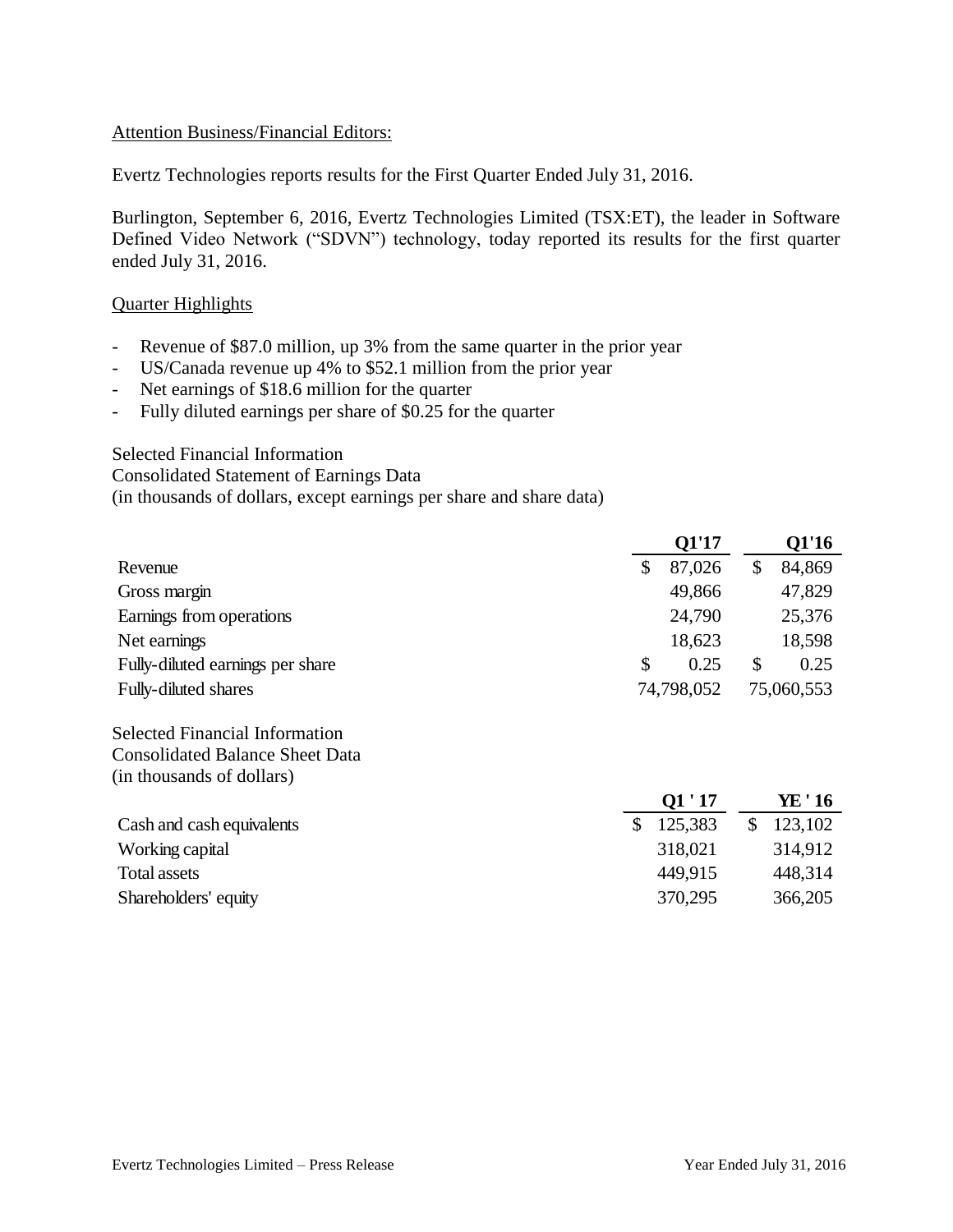# Revenue

For the quarter ended July 31, 2016, revenues were \$87.0 million, an increase of \$2.1 million or 3%, as compared to revenues of \$84.9 million for the quarter ended July 31, 2015. For the quarter, revenues in the United States/Canada region were \$52.1 million, an increase of 4%, as compared to \$50.0 million in the same quarter last year. The International region had revenues of \$34.9 million in both the quarter and corresponding period last year.

# Gross Margin

For the quarter ended July 31, 2016 gross margin was \$49.9 million as compared to \$47.8 million in the same quarter last year. Gross margin percentage was approximately 57.3% as compared to 56.4% in the quarter ended July 31, 2015.

# Earnings

For the quarter ended July 31, 2016 net earnings were \$18.6 million as compared to \$18.6 million in the corresponding period last year.

For the quarter ended July 31, 2016 and corresponding period last year, earnings per share on a fully-diluted basis were \$0.25.

# Operating Expenses

For the quarter ended July 31, 2016 selling and administrative expenses were \$14.9 million as compared to \$14.8 million for the quarter ended July 31, 2015.

For the quarter ended July 31, 2016 gross research and development expenses were \$17.5 million as compared to \$16.3 million in the corresponding period in 2015.

#### Liquidity and Capital Resources

The Company's working capital as at July 31, 2016 was \$318.0 million as compared to \$314.9 million on April 30, 2016.

Cash and cash equivalents were \$125.4 million as at July 31, 2016 as compared to \$123.1 million on April 30, 2016.

Cash generated from operations was \$19.9 million for the quarter ended July 31, 2016 as compared to cash used of \$7.8 million for the quarter ended July 31, 2015. Before taking into account taxes and the changes in non-cash working capital and current taxes, the Company generated \$19.5 million from operations for the quarter ended July 31, 2016 compared to \$20.9 million for the same period last year.

For the quarter, the Company used \$1.4 million in investing activities largely a result of purchases in capital assets.

For the quarter ended, the Company used cash in financing activities of \$13.6 million which was principally a result of the payment of dividends of \$13.7 million.

#### Shipments and Backlog

At the end of August 2016, purchase order backlog was in excess of \$70 million and shipments during the month of August 2016 were \$31 million.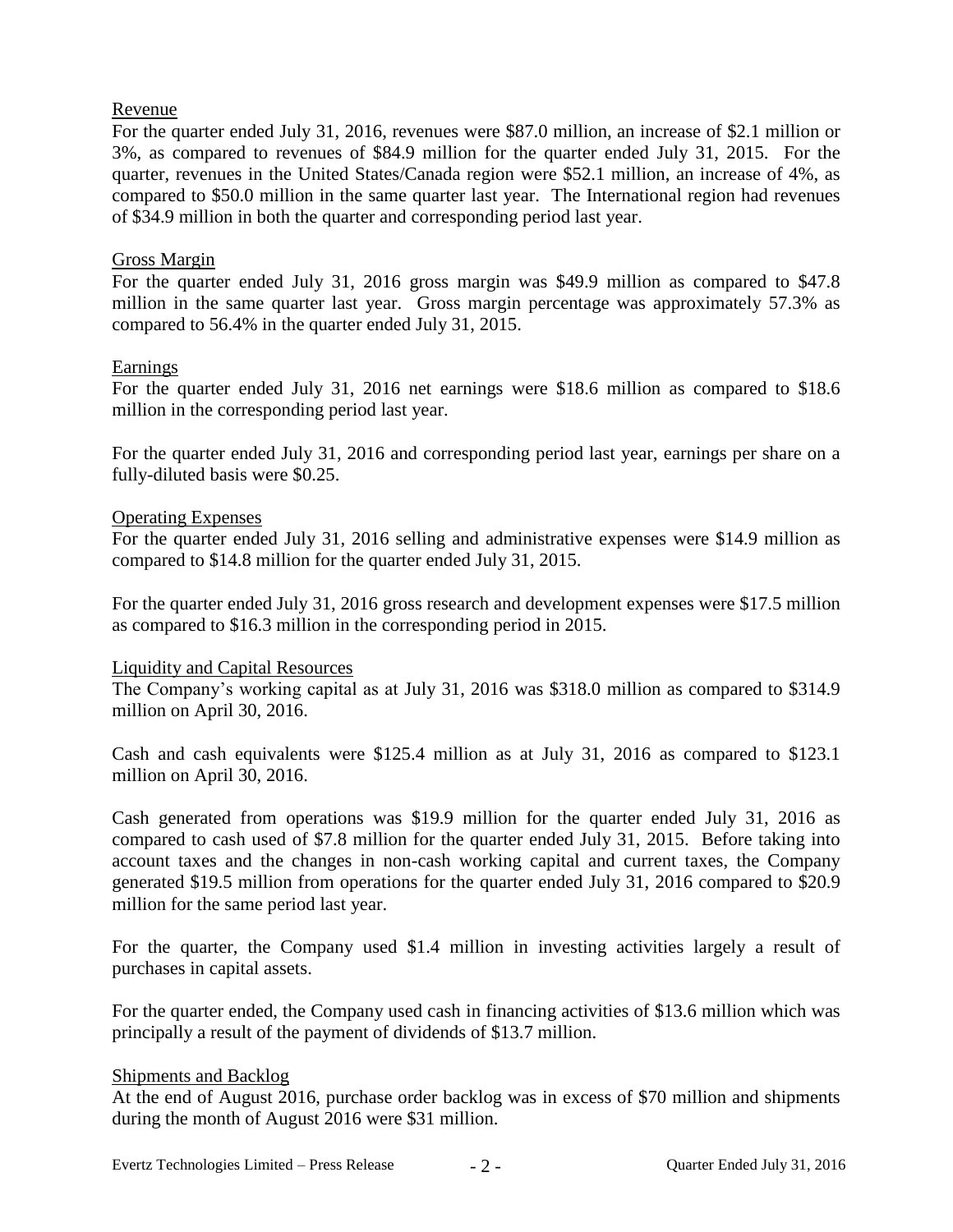# Dividend Declared

Evertz Board of Directors declared a regular quarterly dividend on September 6, 2016 of \$0.18 per share.

The dividend is payable to shareholders of record on September 16, 2016 and will be paid on or about September 23, 2016.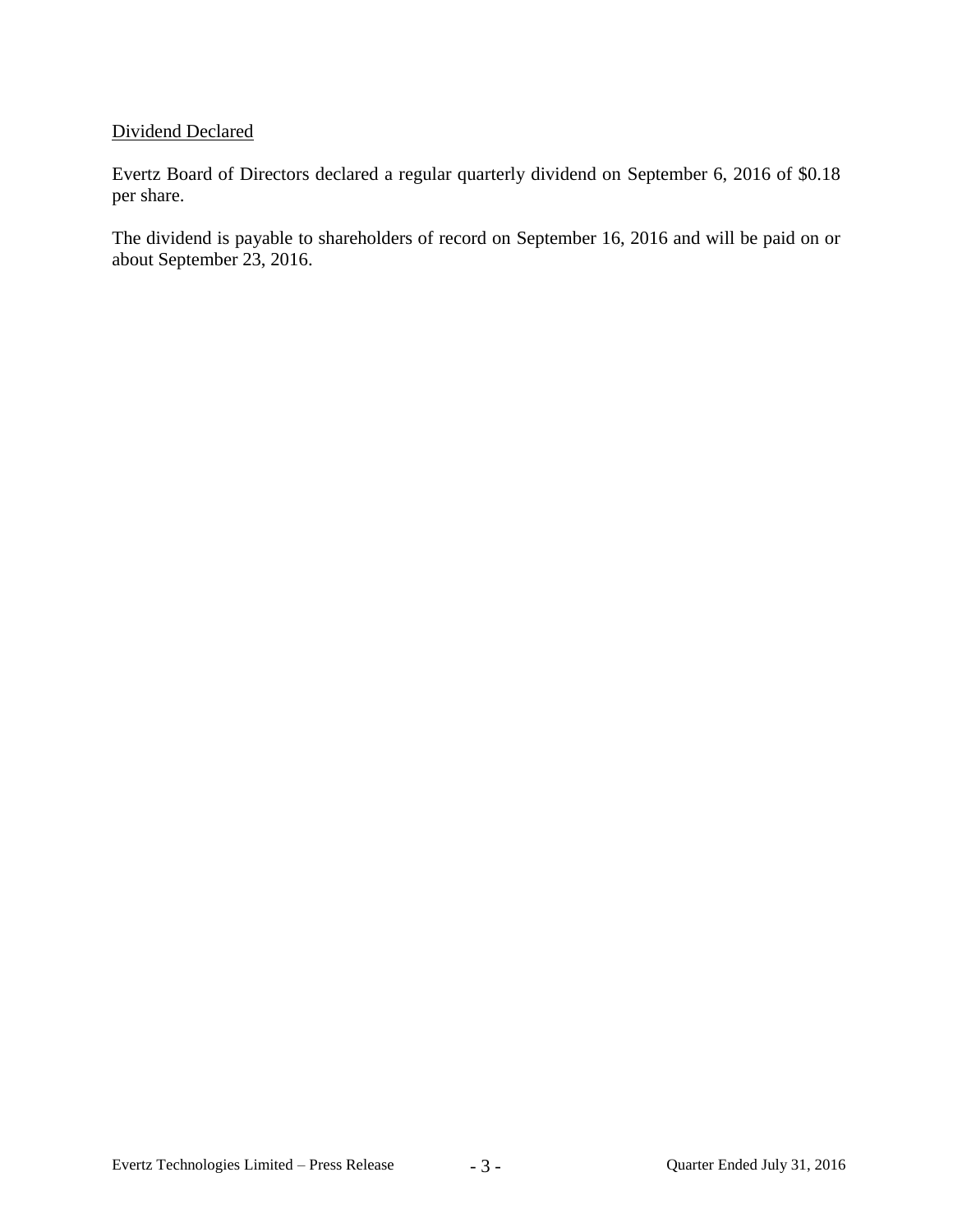# **Selected Consolidated Financial Information**

(in thousands of dollars, except earnings per share and percentages)

|                                                       | Three months ended   |    | Three months ended |  |
|-------------------------------------------------------|----------------------|----|--------------------|--|
|                                                       | <b>July 31, 2016</b> |    | July 31, 2015      |  |
| Revenue                                               | \$<br>87,026         | \$ | 84,869             |  |
| Cost of goods sold                                    | 37,160               |    | 37,040             |  |
| Gross margin                                          | \$<br>49,866         | \$ | 47,829             |  |
| Expenses                                              |                      |    |                    |  |
| Selling and administrative                            | 14,886               |    | 14,802             |  |
| General                                               | 1,950                |    | 1,595              |  |
| Research and development                              | 17,493               |    | 16,252             |  |
| Investment tax credits                                | (2,649)              |    | (2,484)            |  |
| Foreign exchange gain                                 | (6,604)              |    | (7, 712)           |  |
|                                                       | 25,076               |    | 22,453             |  |
| Earnings before undernoted                            | \$<br>24,790         | \$ | 25,376             |  |
| Finance income                                        | 316                  |    | 158                |  |
| Finance costs                                         | (53)                 |    | (122)              |  |
| Other income and expenses                             | 69                   |    | (38)               |  |
| Earnings before income taxes                          | \$<br>25,122         | \$ | 25,374             |  |
| Provision for (recovery of) income taxes              |                      |    |                    |  |
| Current                                               |                      |    |                    |  |
|                                                       | 8,672                |    | 7,973              |  |
| Deferred                                              | (2,173)              |    | (1, 197)           |  |
|                                                       | \$<br>6,499          | \$ | 6,776              |  |
| Net earnings for the period                           | \$<br>18,623         | \$ | 18,598             |  |
| Net earnings attributable to non-controlling interest | 230                  |    | 187                |  |
| Net earnings attributable to shareholders             | 18,393               |    | 18,411             |  |
| Net earnings for the period                           | \$<br>18,623         | \$ | 18,598             |  |
|                                                       |                      |    |                    |  |
| Earnings per share:                                   |                      |    |                    |  |
| <b>Basic</b>                                          | \$<br>0.25           | \$ | 0.25               |  |
| Diluted                                               | \$<br>0.25           | \$ | 0.25               |  |
| Consolidated Balance Sheet Data                       | As at                |    | As at              |  |
|                                                       | <b>July 31, 2016</b> |    | April 30, 2016     |  |
| Cash and cash equivalents                             | \$<br>125,383        | \$ | 123,102            |  |
| Inventory                                             | \$<br>157,074        | \$ | 155,957            |  |
| Working capital                                       | \$<br>318,021        | \$ | 314,912            |  |
| Total assets                                          | \$<br>449,915        | \$ | 448,314            |  |
| Shareholders' equity                                  | \$<br>370,295        | \$ | 366,205            |  |
| Number of common shares outstanding:                  |                      |    |                    |  |
| <b>Basic</b>                                          | 74,197,746           |    | 74,188,746         |  |
| Fully-diluted                                         | 78,560,246           |    | 78,595,246         |  |
| Weighted average number of shares outstanding:        |                      |    |                    |  |
| Basic                                                 | 74,193,833           |    | 74,360,423         |  |
| Fully-diluted                                         | 74,798,052           |    | 74,843,493         |  |